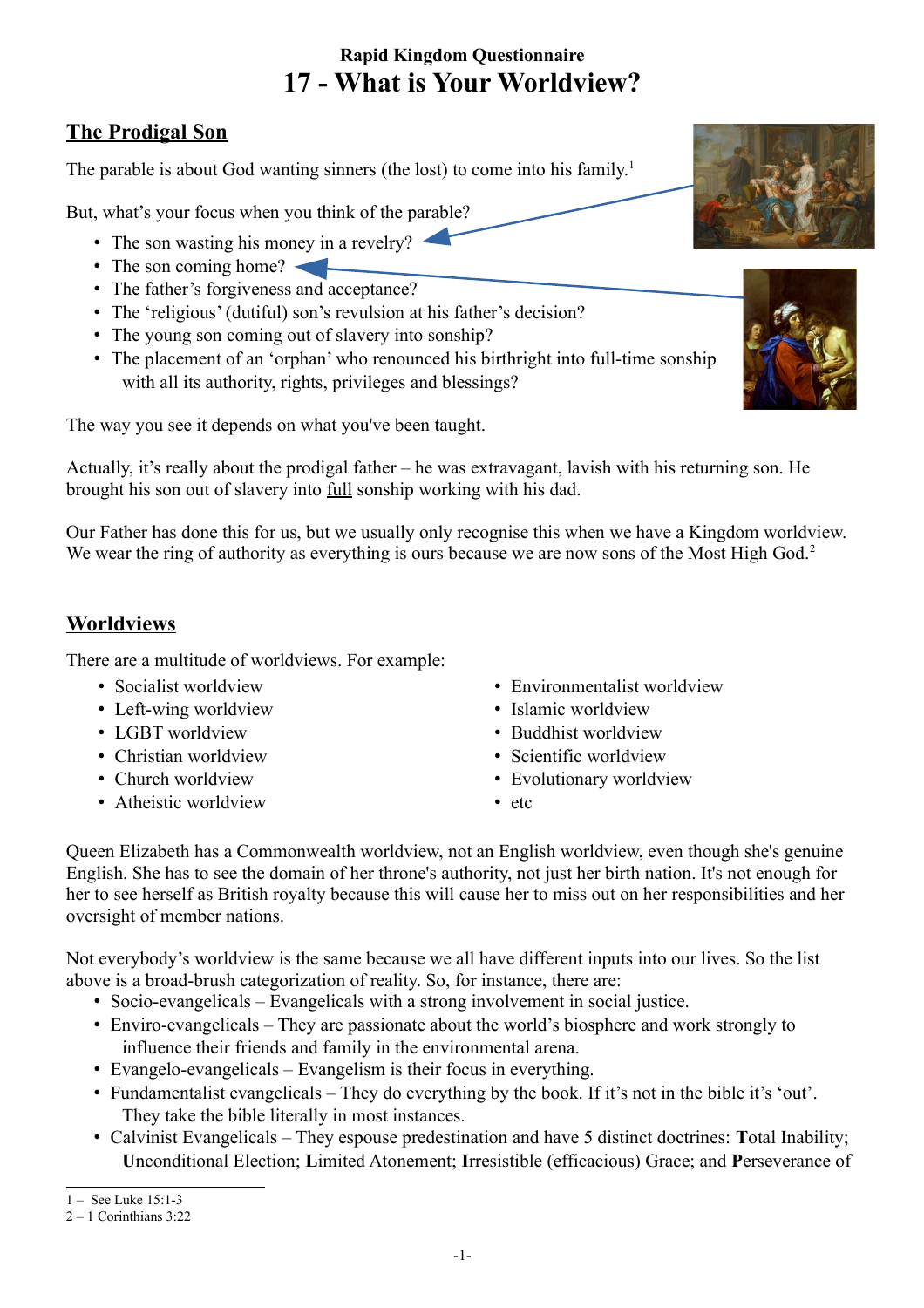the Saints. (T-U-L-I-P)

• Arminian Evangelicals – They reject predestination and affirm the freedom of the human will.

## **Environmentalist ('Greenie') Worldview**

Those with this worldview see everything from an environmental perspective. Everything is done and said with an environmental purpose. Eg

- Recycle
- Refuse to buy plastic goods
- Use an electric vehicle
- Don't buy shares in coal mines or petrochemical companies
- Don't waste paper
- Don't litter
- Teach their children environmental activism
- Install solar hot water
- Set up a mini wind generator
- Install solar panels
- Eat only organic labelled food

Worldviews usually cause people to have tunnel vision so they only see what they want to see. It also causes them to believe what they want to believe so long as it supports their worldview.

*(See comments about the pseudo-science of global warming in the attached appendix)*

### **Evolutionary Worldview**

Take the evolutionary worldview for example: Scientists who believe in evolution interpret their research results through the lens of evolution. Everything has it's origin in evolution, so the data must support evolution in their mind. This is more than an evolutionary mindset, it's an evolutionary worldview. Nothing can be accepted or considered outside of evolution.

*(See comments from scientists pointing to the bad science behind evolution in the attached appendix)*

# **Evangelical Worldview**

Those in the evangelical churches develop an evangelical worldview because they are taught by evangelical teachers and preachers. This teaching – which is primarily biblical exegesis – produces their worldview. Some outcomes of this type of worldview are:

- Seeing the world as evil, not just the world system.
- They cannot stand any form of evil. They believe this attitude is a true reflection of God's attitude.
- Bomb abortion clinics this is no different to:
	- ◦the LBGT's hate for Christianity
	- ◦environmentalist's vandalism on the facilities of mining and forestry businesses

**NOTE:** allotrioepiskopos (1 Peter 4:15) – usually translated 'busybody'. This is "A legal term for a charge brought against Christians as being hostile to civilized society, their purpose being to make Gentiles conform to Christian standards."<sup>[3](#page-1-0)</sup> Peter warns us that we are not to force our Christian standards on the unsaved. We are to change our society by drawing them into the Kingdom instead.

<span id="page-1-0"></span><sup>3 – &#</sup>x27;Busybody': "Vine's Expository Dictionary of New Testament Words" (www.menfak.no/bibelprog/vines?word=%AFt0000393)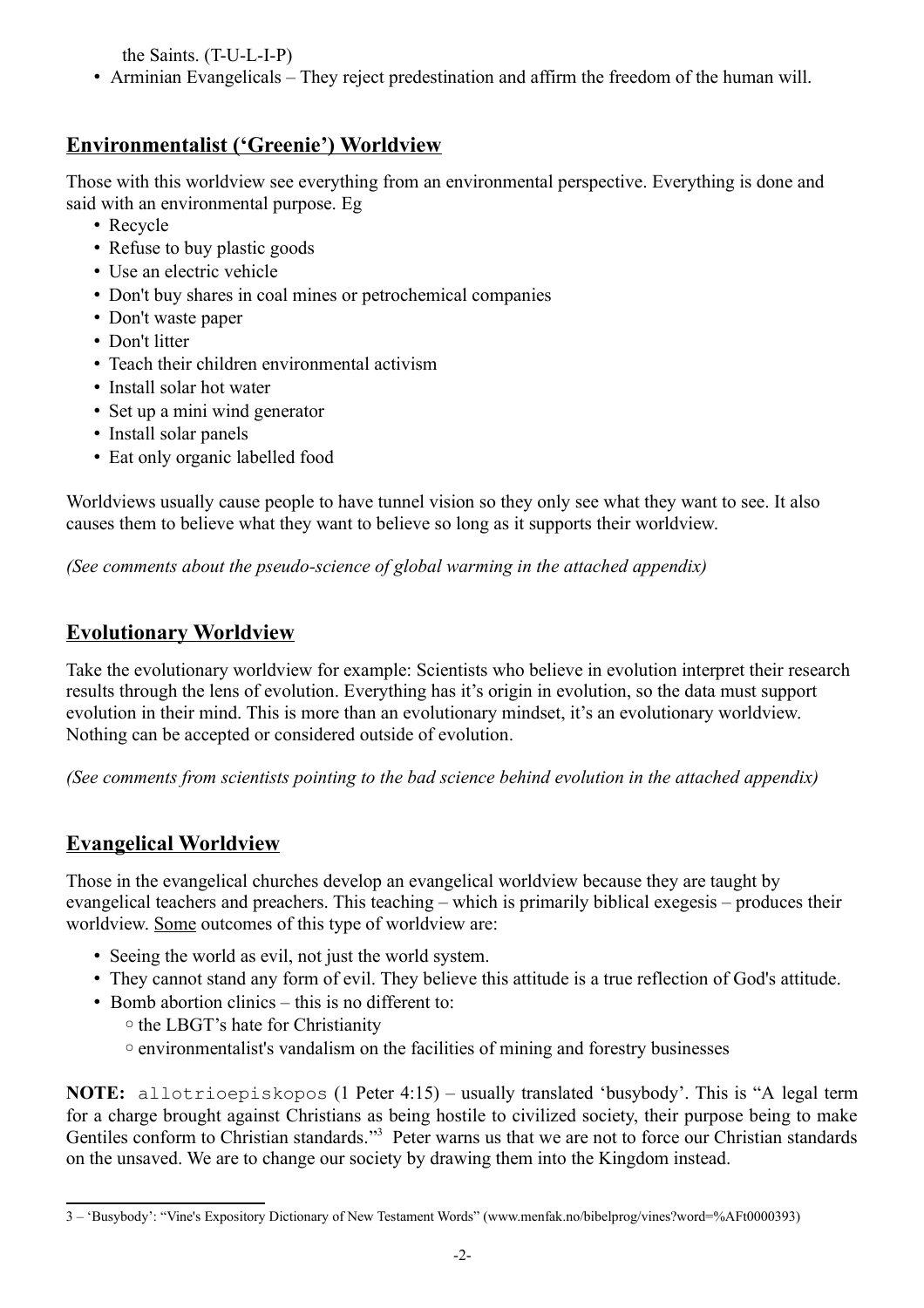### **Kingdom Worldview**

This is not a biblical worldview. Things need to be seen through the eyes of a son of the King (a prince).

To have a kingdom worldview, you need a kingdom mindset. This means changing the way you think and relate. The church must no longer be the centre of your life, your culture must submit to kingdom values, you must operate under kingdom principles.



#### **How do you know what your Worldview is?**

**(1)** Here's a very basic clue:



*(See Steve Irwin's comments about his conservation mindset at the very end of the ABC's Australian Story episode, "Irwin Encounters" aired on TV on 24-5-2015)*

**(2)** Your prayer-life is a give-away. What do you focus on when you're in your private prayer time? This will indicate what type of worldview or 'variety' of Christian worldview you have.

Laurence 25-5-2015 [\(www.CanberraForerunners.org\)](http://www.CanberraForerunners.org/)

> *COPYRIGHT All quotes are copyrighted to the authors credited. This document is free to copy, republish and distribute, but only 'as is'. All Canberra Forerunners' documents are licensed under [Creative Commons Attribution-NonCommercial-NoDerivs 3.0 Unported License](http://creativecommons.org/licenses/by-nc-nd/3.0/)*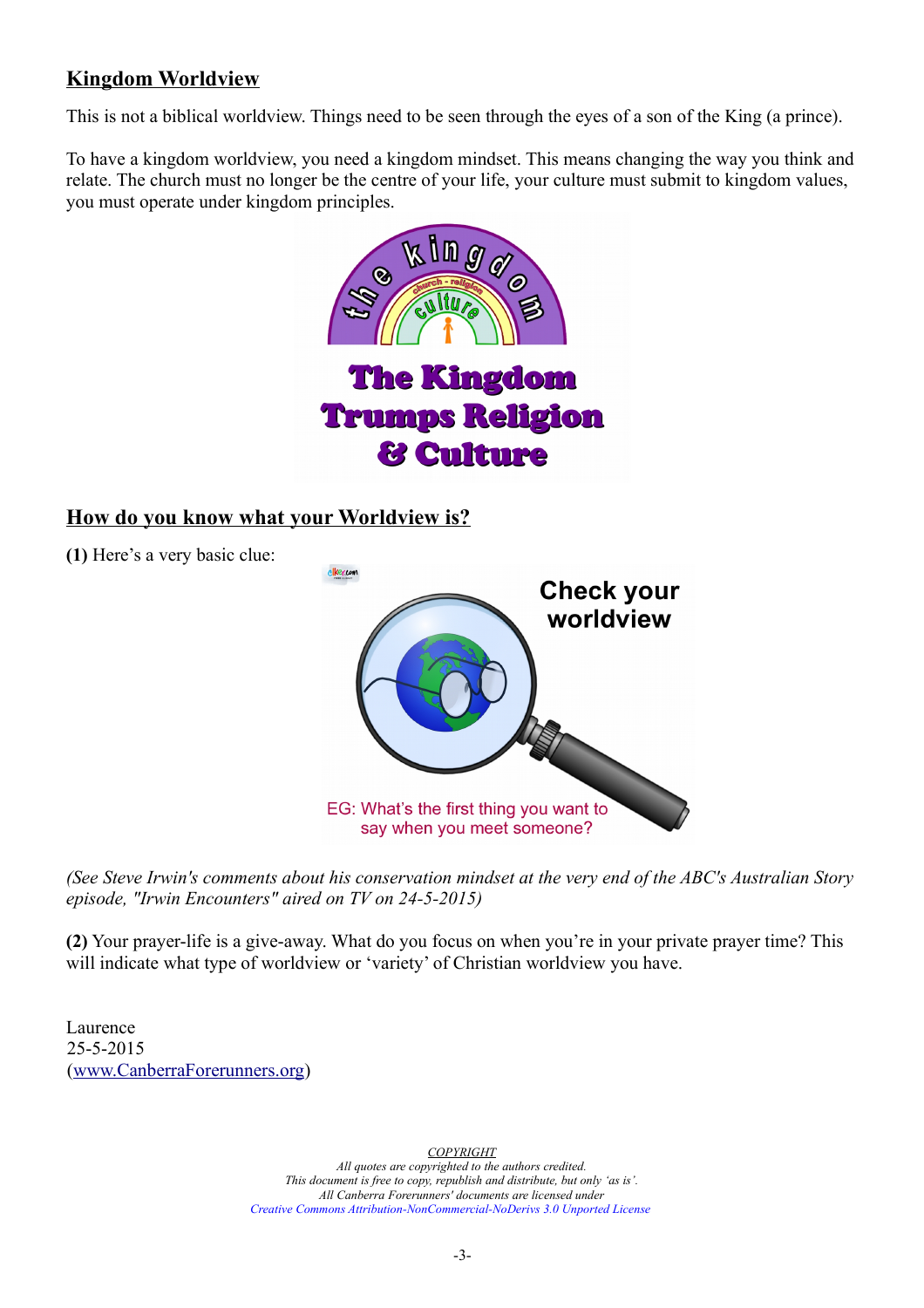## **APPENDIX**

#### **EVOLUTIONARY COMMENTS**

(Quotes from my free e-book "Unmasking Evolution: The Resource Book")

#### <http://unmaskingevolution.com/book.htm>

"With the failure of these many efforts science was left in the somewhat embarrassing position of having to postulate theories of living origins which it could not demonstrate. After having chided the theologian for his reliance on myth and miracle, science found itself in the unenviable position of having to create a mythology of its own: namely, the assumption that what, after long effort, could not be proved to take place today had, in truth, taken place in the primeval past."[4](#page-3-0) *(Written by Dr Loren Eiseley (Anthropologist) in the book "The Immense Journey", Random House: New York, 1957 p:199)*

"The basis of Darwinian evolution, according to biologist, Steven Jay Gould, is an "a priori assertion" – i.e. something that is believed beforehand. Evolution originated, therefore, as an expression of the cultural and political biases of nineteenth century liberalism. This belief was not based on any evidence, but has been passed on as fact for over 100 years."[5](#page-3-1) *(Paleobiology, Vol. 3, No. 2, 1977 p:115)*

"Evolution is a uniformatarian belief – i.e. the past can be totally understood by reference to present day events. In New Scientist, zoologist Mark Ridley describes uniformatarian as not being "an empirical principle: it is trusted because of its obvious logic...the theory of evolution stands or falls with uniformatarian." By being non-empirical, uniformatarianism is therefore, by definition, untestable. This means that evolution is actually non-scientific, and must be classified as a belief system."[6](#page-3-2) *(New Scientist, June 1982)*

"A conference of scientists at the Field Museum of Natural History (Chicago) in October, 1980, was convened to thrash out the issues of Darwinian evolution. The meeting considered whether the mechanisms of micro-evolution (mutation and natural selection) gradually produced enough change to cause macro-evolution. Their final analysis was "NO!"."[7](#page-3-3) *(Science, Vol. 210, No. 4472, November 21, 1980 p:883-887)*

"The fact of evolution is the backbone of biology, and biology is thus in the peculiar position of being a science founded on an unproved theory – is it then a science or a faith? Belief in the theory of evolution is thus exactly parallel to belief in special creation – both are concepts which believers know to be true but neither, up to the present, has been capable of proof."[8](#page-3-4) *(An admission of the non-scientific basis for the belief in evolution by L. Harrison Matthews in the foreword of the 1971 edition of Darwin's "The Origin of Species", J.M. Dent & Sons Ltd: London p:x)*

"We have no acceptable theory of evolution at the present time. There is none; and I cannot accept the theory that I teach to my students each year. Let me explain. I teach the synthetic theory known as the neo-Darwinian one, for one reason only; not because it's good, we know it is bad, but because there isn't any other. Whilst waiting to find something better you are taught something which is known to be inexact..."[9](#page-3-5) *(Comments made by Jerome Lejeune at a lecture in Paris on March 17, 1985. Notes are from a recording of the message.)*

"The fact is that in recent times there has been increasing dissent on the issue within academic and professional ranks, and that a growing number of respectable scientists are defecting from the evolutionist camp. It is interesting, moreover, that for the most part these 'experts' have abandoned Darwinism, not on

<span id="page-3-0"></span><sup>4 –</sup> Laurence D Smart (2000) "Unmasking Evolution: The Resource Book" p:78

<span id="page-3-1"></span><sup>5 –</sup> Laurence D Smart (2000) "Unmasking Evolution: The Resource Book" p:79

<span id="page-3-2"></span><sup>6 –</sup> Laurence D Smart (2000) "Unmasking Evolution: The Resource Book" p:79

<span id="page-3-3"></span><sup>7 –</sup> Laurence D Smart (2000) "Unmasking Evolution: The Resource Book" p:85

<span id="page-3-4"></span><sup>8 –</sup> Laurence D Smart (2000) "Unmasking Evolution: The Resource Book" p:87

<span id="page-3-5"></span><sup>9 –</sup> Laurence D Smart (2000) "Unmasking Evolution: The Resource Book" p:88